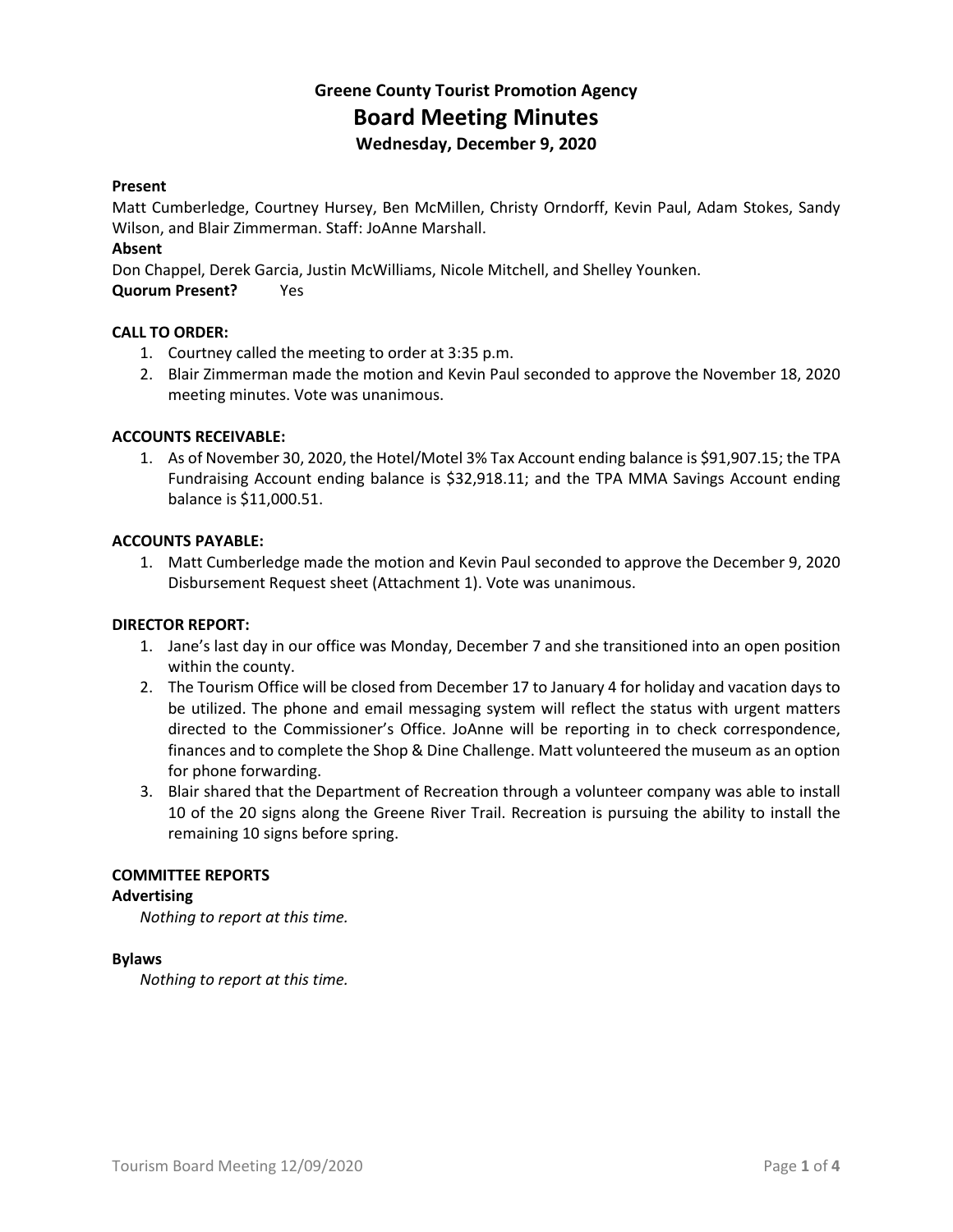#### **Finance**

- 1. A draft of the 2020 financials to-date was presented. Hotel tax revenue is still unaccounted for October to December and we have been able to decrease the net loss with reduced expenditures.
- 2. A draft of the budget for January to April 2021 was presented with a projected income for \$33,950 and expenses for \$42,562. Revenue is typically lower in the first half of the year while expenses are higher. The trend flips for the second half as our hotel traffic comes through the fall months and expenses are lower.

#### **Fundraising**

*Nothing to report at this time.*

#### **Grants**

- 1. Kevin Paul made the motion and Matt Cumberledge seconded to approve the final advertising grant funding disbursement of \$250 to Rain Day Scholarship Inc. for Miss Rain Day and \$500 to Valley View Farm Venue for Wedding Pro Advertisement. Vote passed with Christy Orndorff abstaining.
- 2. Kevin Paul made the motion and Christy Orndorff seconded to approve EQT REC Center's advertising grant revision to include digital promotion for the November Birthday Month. Vote was unanimous.

#### **Hotel/Motel Tax**

*Nothing to report at this time.*

#### **Long-Range Strategic Planning**

*Nothing to report at this time.*

#### **Partnership**

1. Sandy Wilson made the motion and Kevin Paul seconded to approve a partnership tier program with a basic partnership for \$50, expanded partnership for \$75 and a premier partnership for \$125. A targeted marketing partnership will be offered at \$225 for specific marketing initiatives such as intimate weddings and large-scaled events. Vote was unanimous.

#### **OLD BUSINESS:**

- 1. The next meeting for the wedding market initiative will be postponed until January due to the holidays.
- 2. A current expense sheet for the CARES ACT Funding was presented with a total of \$44,868.82. Funding remaining will be utilized for the videography set-up, Facebook live feeds and a credit card system. The Shop & Dine Challenge currently has 27 businesses participating throughout the county. The challenge ends on December 20.

#### **NEW BUSINESS:**

- 1. Tourism received a \$2,000 grant from Community Foundation of Greene County's *Fund for Community and Economic Development* and the *Good For Greene Fund*. The project will be a locator map targeted for the hotel guests to navigate the restaurants and attractions in Greene County. Sandy Wilson and Ben McMillen volunteered to participate on the project committee with the first meeting to be held in January.
- 2. Ben McMillen made the motion and Blair Zimmerman seconded to appoint Sandy Wilson as the board president for 2021. Vote was unanimous. The Vice-President and Secretary/Treasurer positions will be filled in January.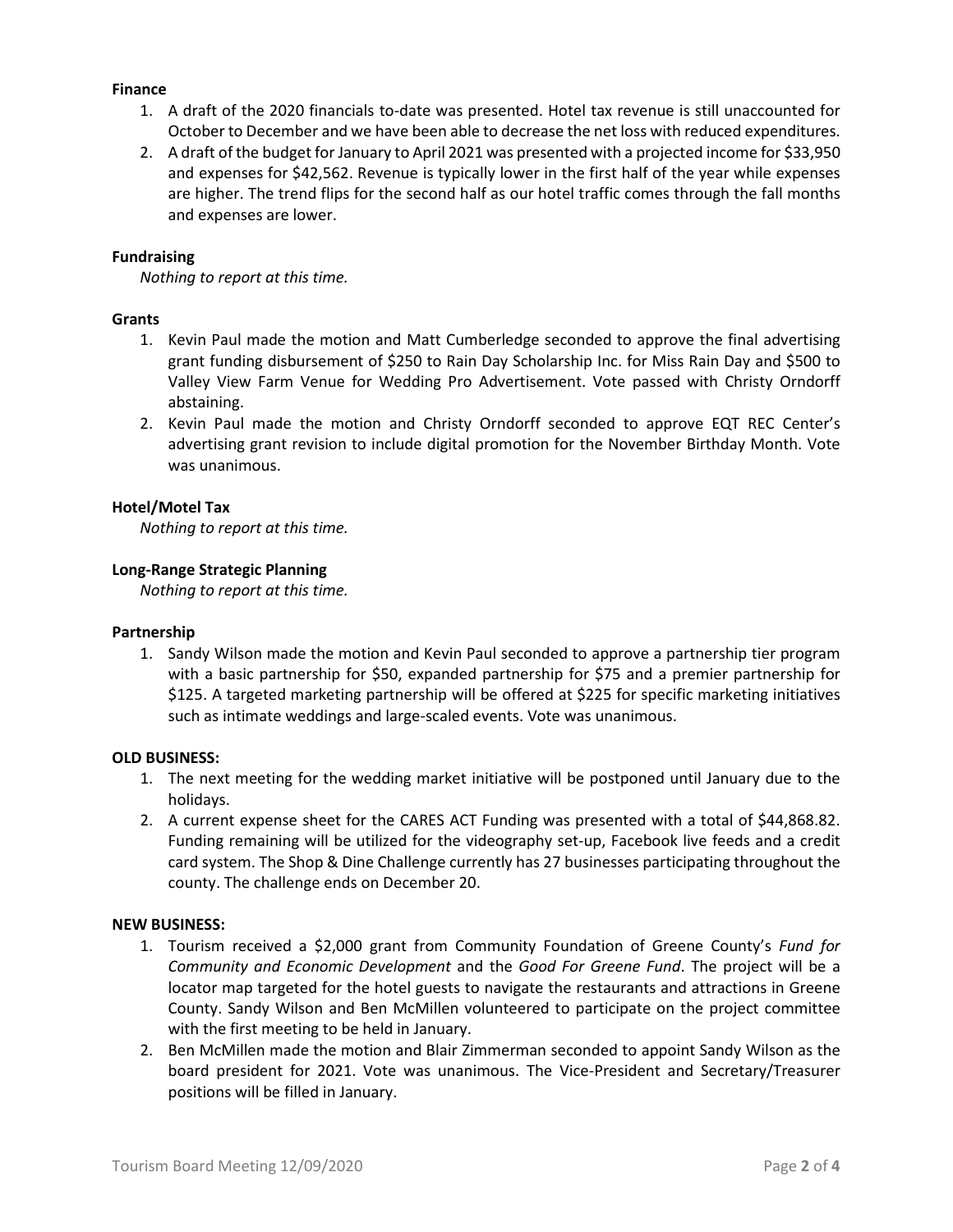3. The meeting schedule for 2021 will be sent out as a survey to all board members to determine if meetings shall remain at the Greene County Fairgrounds on the 2<sup>nd</sup> Wednesday of the month at 3:30 p.m. (except for August which will be the  $3^{rd}$  week). The majority will decide the meeting dates and time.

### **PUBLIC COMMENT:**

*Nothing to report at this time.*

#### **ADJOURNMENT:**

1. The meeting adjourned at 4:11 p.m. by a motion from Kevin Paul and seconded by Matt Cumberledge. The next meeting is tentatively scheduled for the Greene County Fairgrounds on Wednesday, January 13 at 3:30 p.m.